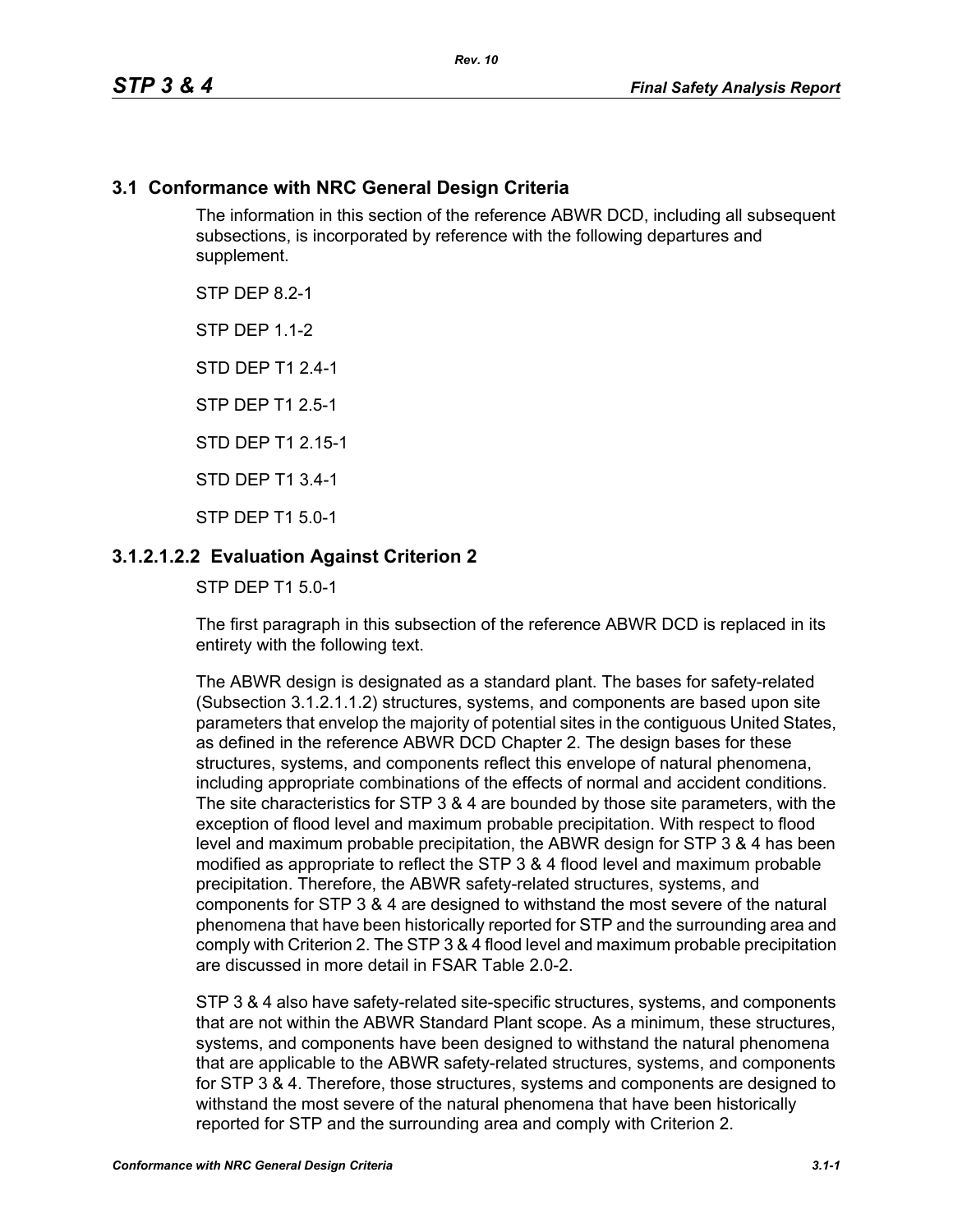# **3.1.2.1.5.2 Evaluation Against Criterion 5**

STP DFP 1 1-2

The information in this Subsection of the reference ABWR DCD is replaced in its entirety with the following text.

STP 3 & 4 is a dual-unit station. Therefore, the sharing of specified structures, systems, and components important to safety between these dual units is addressed.

The water supply for fire protection is shared by STP 3 & 4. Regulatory Guide 1.189, Revision 1, paragraph 3.2.1.h, states that a common water supply may be utilized for multi-unit nuclear power plant sites with a common yard fire main loop. The risk impact for a shared water supply is addressed by the Fire Protection Probabilistic Risk Assessment for STP 3 & 4 contained in Appendix 19M. Since STP 3 & 4 do not share fire areas where safe shutdown systems are located, and it is extremely unlikely that there will be simultaneous fires in areas of both units affecting safe shutdown areas, it is extremely unlikely that protection systems for both units will need to function at the same time.

Based on the discussion above , it is concluded that sharing of the Fire Water Supply will not significantly impair their ability to perform its safety function, including, in the event of an accident in one unit, an orderly shutdown and cooldown of the remaining unit, and it is concluded that GDC 5 is met.

#### **3.1.2.2.8.2.2 Offsite Electric Power System**

STP DEP 8.2-1

The information in this subsection of the reference ABWR DCD is replaced in its entirety with the following text.

Offsite power is transmitted to the plant switchyard via multiple 345kV circuits on several rights-of-way. Each unit has three separate 345kV circuits from the switchyard that tie into reserve auxiliary transformer (RAT) A, RAT B and the main power transformer, respectively. Each transformer provides a feed to each of the Class 1E buses. The main power transformer feed is via three unit auxiliary transformers (UAT). In normal operation, two Class 1E buses are fed by the UATs and the remaining safety bus is fed by a RAT. This configuration provides two separate paths of power that are immediately accessible, without bus transfers, to the offsite power system. The transmission circuits are sized sufficiently to meet the Class 1E load requirements.

The offsite electric power systems are designed to meet the requirements of Criterion 17. For further discussion see the following section: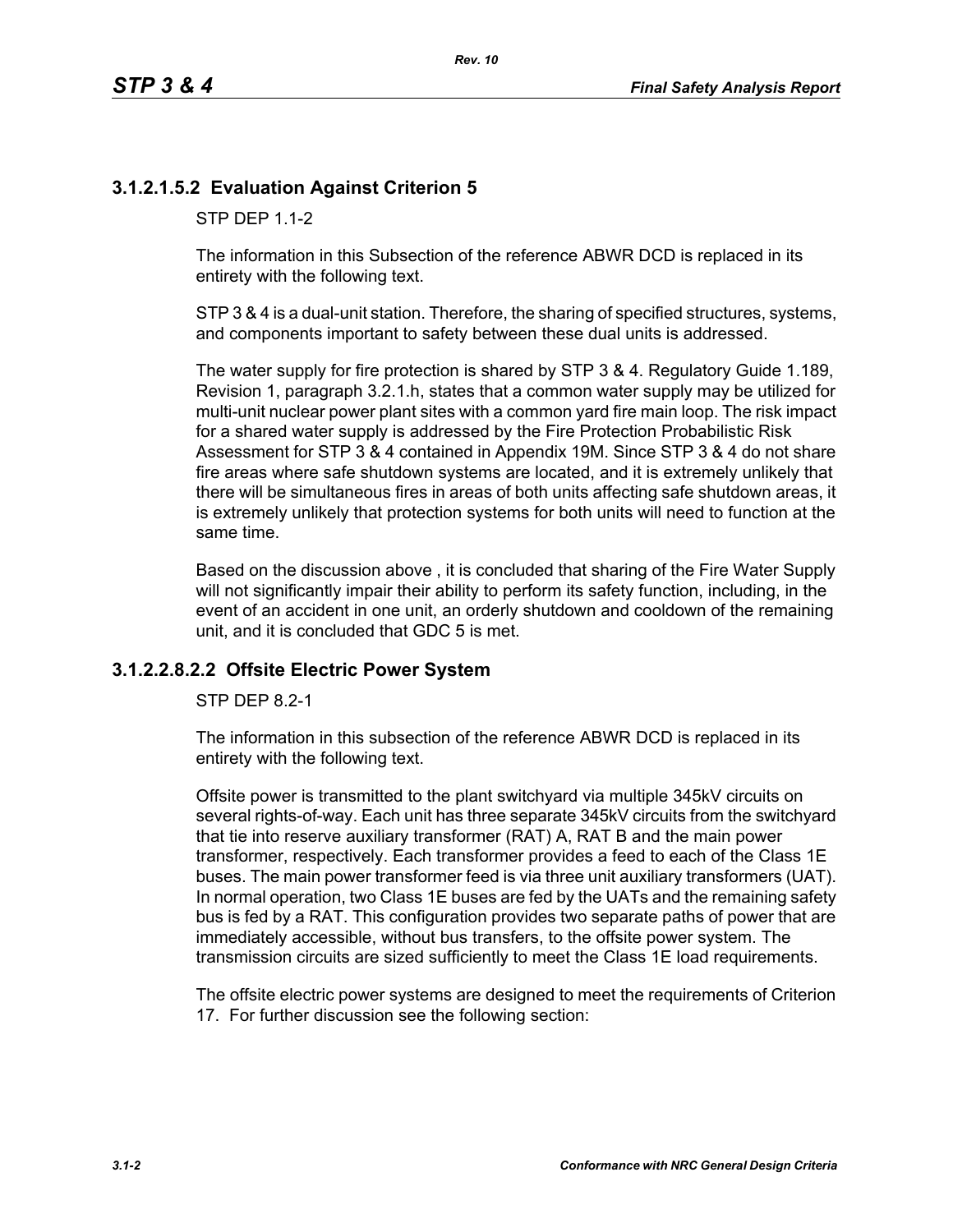| <b>Chapter/Section</b> | Title                                     |
|------------------------|-------------------------------------------|
| 8.1.1                  | <b>Offsite Transmission Network</b>       |
| 8.1.2                  | <b>Electric Power Distribution System</b> |
| 8.2                    | <b>Offsite Power Systems</b>              |

# **3.1.2.3.3.2 Evaluation Against Criterion 22**

STD DEP T1 3.4-1

*Components of protection systems are designed so that the mechanical, thermal and radiological environment resulting from any accident situation in which the components are required to function do not interfere with the operation of that function.* 

*The redundant sensors are electrically and physically separated. Only circuits of the same division are run in the same raceway. Multiplexed* Data communication *signals are carried by fiber optic medium to assure control signal isolation.*

### **3.1.2.4.16.2 Evaluation Against Criterion 45**

The following site-specific supplemental information is provided in the first sentence of the first paragraph of this subsection.

*All important components in the ABWR Standard Plant scope* STP 3 & 4 Cooling Water Systems, including important components within the ABWR Standard Plant *are located in accessible locations to facilitate periodic inspection during normal plant operation.*

### **3.1.2.6.2.2 Evaluation Against Criterion 61**

# **3.1.2.6.2.2.1 Fuel Storage and Handling System**

STP DEP T1 2.5-1

*Fuel storage pools have adequate water shielding for stored spent fuel. Adequate shielding for transporting fuel is also provided. Liquid level sensors are installed to detect low pool water level. Buildings are designed to meet Regulatory Guide 1.13 criteria. The fuel storage pools are designed with no penetrations below the water level that is needed for maintenance of adequate shielding at the operating floor and cooling. Check valves are used in pool circulation lines to prevent siphoning in the event of a break of such a line.*

*New fuel storage racks are located in the concrete fuel storage vault. No cooling or air filtering system is required. These storage racks preclude accidental criticality (see evaluation against Criterion 62). The new fuel storage racks do not require any specialinspection and testing for nuclear safety purposes.*